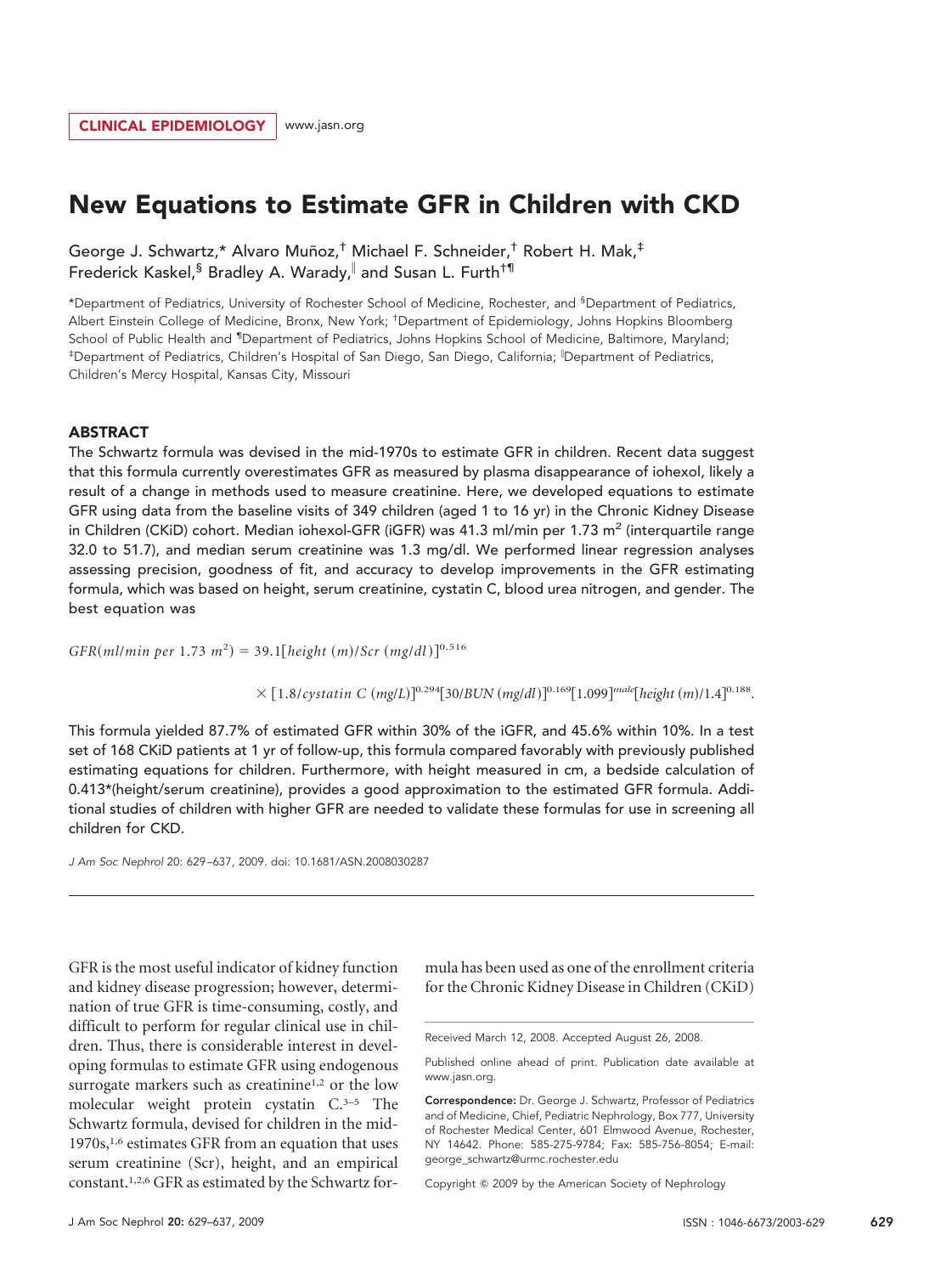|                         | Table 1. Baseline characteristics of 349 children of the |  |  |
|-------------------------|----------------------------------------------------------|--|--|
| CKiD study <sup>a</sup> |                                                          |  |  |

| Variable                                                      | Value               |
|---------------------------------------------------------------|---------------------|
| Male gender (%)                                               | 61                  |
| Race (%)                                                      |                     |
| white                                                         | 69                  |
| black                                                         | 15                  |
| other                                                         | 8                   |
| $>1$ race                                                     | 8                   |
| Hispanic ethnicity (%)                                        | 15                  |
| Tanner stage (%)                                              |                     |
| I                                                             | 60                  |
| $\mathsf{II}$                                                 | 11                  |
| $\mathbf{III}$                                                | 8                   |
| IV                                                            | 14                  |
| V                                                             | 7                   |
| CKD cause (%)                                                 |                     |
| GN diagnosis                                                  | 20                  |
| non-GN (genito-urinary, cystic, hereditary)                   | 73                  |
| non-GN other                                                  | 7                   |
| Age (yr; median [IQR])                                        | 10.8 (7.7 to 14.3)  |
| Height (m; median [IQR])                                      | 1.4 (1.2 to 1.6)    |
| Height percentile (median [IQR]) <sup>b</sup>                 | 22.8 (5.5 to 51.3)  |
| Weight (kg; median [IQR])                                     | 35.0 (23.6 to 53.0) |
| Weight percentile (median [IQR]) <sup>b</sup>                 | 45.3 (15.0 to 78.2) |
| BSA ( $m^2$ ; median $[1QR]$ )                                | 1.2 (0.9 to 1.5)    |
| BMI (kg/m <sup>2</sup> ; median [IQR])                        | 18.1 (16.2 to 21.6) |
| BMI percentile (median [IQR]) <sup>b</sup>                    | 64.4 (35.3 to 88.4) |
| Serum creatinine (mg/dl; median [IQR])                        | 1.3 (1.0 to 1.8)    |
| Height (m)/serum creatinine (mg/dl; median<br>[IOR]           | 1.0 (0.8 to 1.3)    |
| Cystatin C (mg/L; median [IQR])                               | 1.8 (1.5 to 2.3)    |
| BUN (mg/dl; median [IQR])                                     | 27.0 (22.0 to 38.0) |
| lohexol GFR (ml/min per 1.73 m <sup>2</sup> ; median<br>[IOR] | 41.3 (32.0 to 51.7) |

<sup>a</sup>GN, glomerulonephritis; IQR, interquartile range.

**bAge- and gender-specific percentiles using standard growth charts for US** children.

study, an National Institutes of Health–funded North American cohort study whose goal is to recruit children and adolescents with mild to moderate chronic kidney disease (CKD) and characterize progression and the effects of CKD on cardiovascular, growth, and behavioral indices.

We used iohexol plasma disappearance as a gold standard in measuring GFR (iGFR) on the basis of its success as such an agent in Scandinavian adults<sup>7,8</sup> and children,<sup>9,10</sup> as well as in our recently published pilot study.11 Iohexol is used as a safe, nonionic, low-osmolar contrast agent of molecular weight 821 Da (Omnipaque). It is not secreted, metabolized, or reabsorbed by the kidney,  $7,12,13$  and has  $\leq$ 2% plasma protein binding7,14 and nearly negligible extrarenal clearance.15–17

In our pilot study,<sup>11</sup> measured iGFR was compared with that estimated using the Schwartz formula,<sup>6</sup> and there was a substantial positive bias by the Schwartz formula. This overestimation of GFR has been attributed to the change in creatinine methods since the development of the original formula. The more recent enzymatic creatinine method results in lower determinations compared with the older Jaffe method, even when the latter was improved with a dialysis step and elimination of interfering samples.18 A more accurate estimate of GFR was crucial to the goals of the CKiD study, because iGFR was measured only biennially after the first two visits; therefore, an accurate assessment of GFR is needed during the annual study visits when iGFR is not measured.

Accordingly, a primary goal of CKiD was to develop a formula to estimate GFR using demographic variables and endogenous biochemical markers of renal function, including creatinine, cystatin C, and blood urea nitrogen (BUN). A secondary goal was to determine how well such a formula estimated GFR in the CKiD participants who had a second iGFR, with the idea that such an estimate might substitute for iGFR at visits where, by design, iGFR is not measured. A tertiary goal was to develop a formula that could be applied to the clinical treatment of

|                            | <b>Dependent Variable</b>       |           |                                      |           |  |  |  |  |
|----------------------------|---------------------------------|-----------|--------------------------------------|-----------|--|--|--|--|
| <b>Variables</b>           | <b>BSA-Unadjusted iGFR</b> b    |           | <b>BSA-Adjusted iGFR<sup>c</sup></b> |           |  |  |  |  |
|                            | Regression Coefficient $\pm$ SE | $R^2$ (%) | Regression Coefficient $\pm$ SE      | $R^2$ (%) |  |  |  |  |
| Markers of body size       |                                 |           |                                      |           |  |  |  |  |
| male gender                | $0.034 \pm 0.059$               | 0.1       | $0.035 \pm 0.039$                    | 0.2       |  |  |  |  |
| age (yr)                   | $0.621 \pm 0.042$               | 38.7      | $-0.007 \pm 0.035$                   | < 0.1     |  |  |  |  |
| weight (kg)                | $0.725 \pm 0.034$               | 57.4      | $0.055 \pm 0.034$                    | 0.8       |  |  |  |  |
| height (m)                 | $1.870 \pm 0.102$               | 49.0      | $0.075 \pm 0.094$                    | 0.2       |  |  |  |  |
| $BSA$ (m <sup>2</sup> )    | $1.074 \pm 0.050$               | 56.9      | $0.074 \pm 0.050$                    | 0.6       |  |  |  |  |
| Markers of kidney function |                                 |           |                                      |           |  |  |  |  |
| 1/serum creatinine (mg/dl) | $0.138 \pm 0.066$               | 1.2       | $0.545 \pm 0.033$                    | 44.4      |  |  |  |  |
| height (m)/Scr (mg/dl)     | $0.748 \pm 0.067$               | 26.3      | $0.775 \pm 0.031$                    | 65.0      |  |  |  |  |
| 1/cystatin C (mg/L)        | $0.745 \pm 0.083$               | 18.9      | $0.777 \pm 0.044$                    | 47.3      |  |  |  |  |
| 1/BUN (mg/dl)              | $0.539 \pm 0.060$               | 18.9      | $0.510 \pm 0.034$                    | 39.0      |  |  |  |  |

Table 2. Values from univariate linear regression models used to determine the predictability of BSA-unadjusted and BSA-adjusted iGFR for 349 children<sup>a</sup>

<sup>a</sup> All variables except gender in natural logarithmic scale.

 $b$ BSA-unadjusted iGFR = infusion/total area.

 $c$ BSA-adjusted iGFR = (infusion/total area)  $\times$  (1.73/BSA).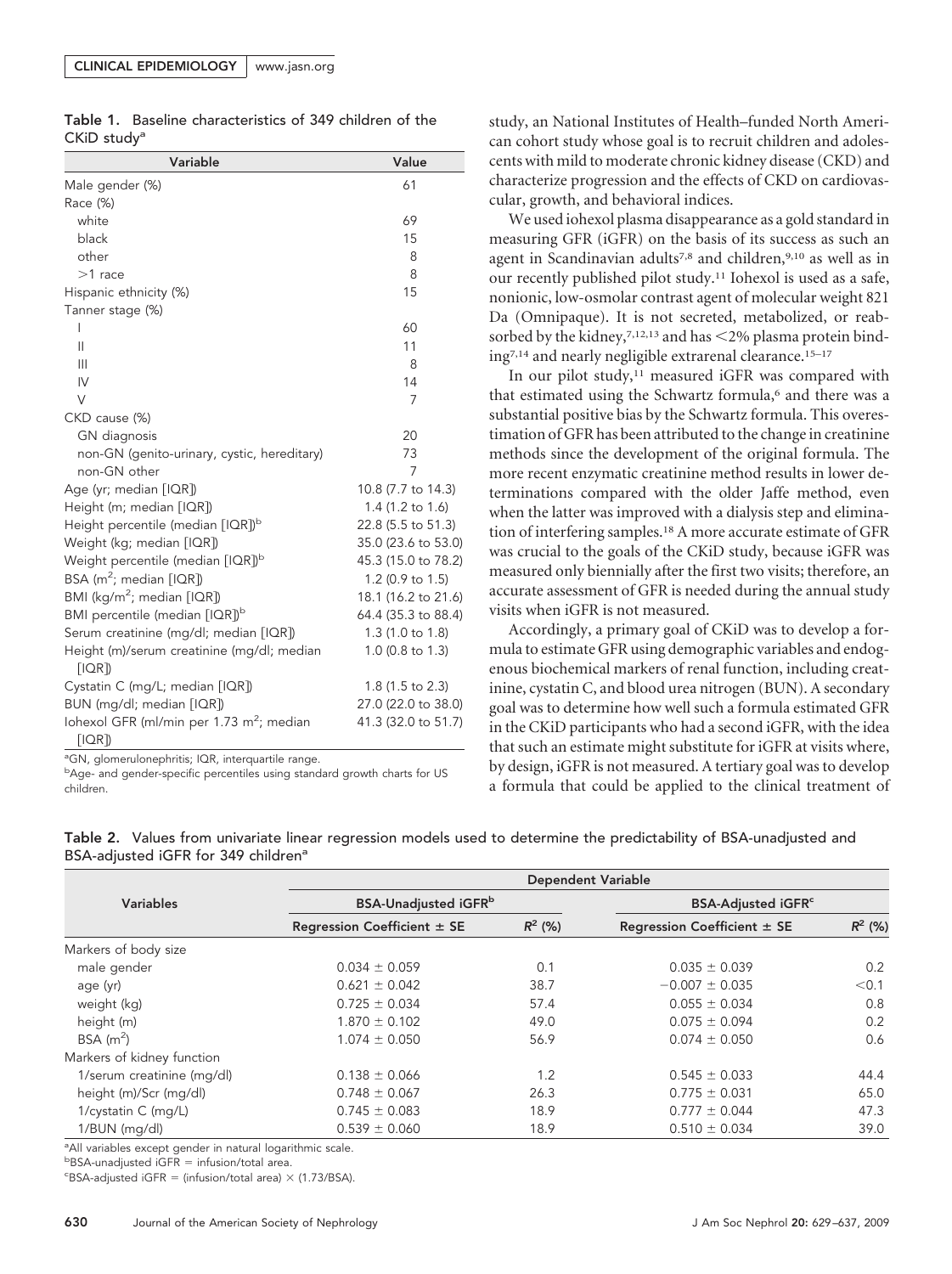children with CKD and to generate in clinical laboratories an estimated GFR (eGFR) from endogenous serum markers.

## RESULTS

## Characteristics of Study Population

Of the 349 children studied, 61% were male, 69% were white, 15% were black, 79% were Tanner stages I through III, and only 20% had a form of glomerulonephritis (Table 1). The median age was 10.8 yr. Body habitus showed notable growth retardation, in that the median age- and gender-specific height percentile was 22.8 compared with the median age- and gender-specific weight percentile of 45.3. The median values of biochemical predictors of kidney function were 1.3 mg/dl, 1.8 mg/L, and 27 mg/dl for Scr, cystatin C, and BUN, respectively. The median iGFR was 41.3 ml/min per  $1.73 \text{ m}^2$  with an interquartile range from 32.0 to 51.7. Ninety-five percent of theiGFR valueswere between 21.1 and 75.9 ml/min per 1.73 m<sup>2</sup>, indicating that the distribution was positively skewed. Fewer than 10% had nephrotic-range proteinuria (urine protein-to-creatinine ratio $>$ 2.0), and the median serum albumin was 3.7: none had nephrotic syndrome.

### Univariate Linear Regression Analyses

We performed univariate analyses of body surface area (BSA) unadjusted iGFR on markers of body size and biochemical markers of kidney function (Table 2). BSA and weight had the highest  $R^2$  values (57.4 and 56.9%, respectively). Furthermore, the regression coefficient for log(BSA) was 1.074 (not statistically different from 1,  $P = 0.140$ ; therefore, the classical calibration to a BSA of 1.73  $m<sup>2</sup>$  corresponds to the residuals of the regression, and adjusting iGFR for BSA essentially removed the variability in GFR that was attributable to the high variation in body size in our pediatric population. After adjustment for BSA, none of the body size variables had any additional predictive power, and the ability of the endogenous kidney markers to explain the variability of individuals of similar body sizes substantially increased (Table 2). Specifically, height/Scr, as previously shown by Schwartz *et al.*<sup>1</sup> explained the greatest proportion of the variability ( $R^2 = 65.0\%$ ) in iGFR when compared with the reciprocals of Scr ( $R^2 = 44.4\%$ ), cystatin C ( $R^2$  $=$  47.3%), and BUN ( $R^2$  = 39.0%).

Figures 1 through 3 show the scatter plots (in logarithmic scale) of iGFR *versus* height/Scr, 1.8/cystatin C, and 30/BUN, respectively. The relationships between iGFR and each of these biochemical markers were appropriately described by regression lines, because there was good agreement with nonparametric splines depicted by dashed curves in the figures.

#### Model-Based eGFR Formulas

Table 3 shows the regression analyses using the overall mean as the estimate for all individuals (*i.e.*, no model) to the model using height/Scr, cystatin C, BUN, gender, and height (model III). When no model was used, the square root of the mean square error (0.351) was simply the SD of the 349 eGFR values



Figure 1. Analysis of log-transformed height/Scr and iGFR, showing that 65.0% of the variation in log(iGFR) can be explained by log(height/Scr). Regression line and nonparametric spline depicted by dashed curve are superimposed.



Figure 2. Analysis of log-transformed 1.8/cystatin C and iGFR, showing that 47.3% of the variation in log(iGFR) can be explained by the reciprocal of cystatin C. Regression line and nonparametric spline depicted by dashed curve are superimposed.

in the logarithmic scale. The updated Schwartz formula corresponds to the particular case of imposing the exponent of height/Scr to be 1, resulting in the equation

$$
eGFR = 41.3[height/Scr],
$$

which yielded 79.4% of estimated GFR values within 30% of the measured iGFR. If height were reported in cm instead of meters, then this updated Schwartz formula would be

$$
eGFR = 0.413[height/Scr],
$$

showing a 25% reduction from the previous 0.55 generated by the Jaffe-based Scr measurements, in keeping with the approximate reduction in apparent concentration by isotope dilution mass spectroscopy–referenced enzymatic creatinine determinations.1,6 Figure 1 indicates that the exponent of 1 of height/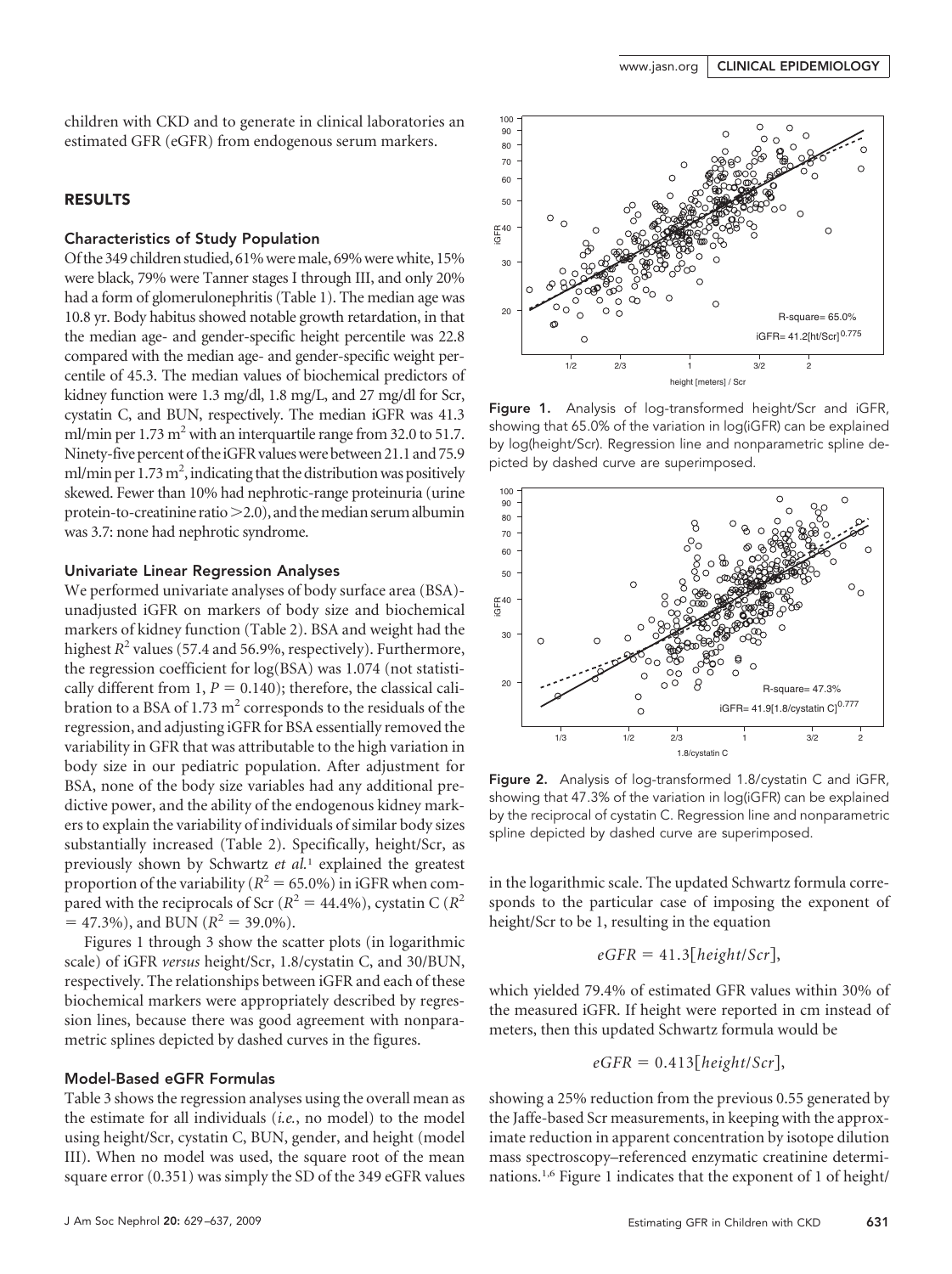

Figure 3. Analysis of log-transformed 30/BUN and iGFR showing that 39.0% of the variation in log(iGFR) can be explained by the reciprocal of BUN concentration. Regression line and nonparametric spline depicted by dashed curve are superimposed.

Scr in the updated Schwartz formula is not correct, because the estimate of the exponent was 0.775, significantly lower than 1. Models IA, IB, and IC in Table 3 show the three bivariate models with each of the three pairs of biochemical markers. Adding cystatin C or BUN to a model with height/Scr improved the *R*<sup>2</sup> to approximately 69%. Model IC, which included only cystatin C and BUN, did not perform as well. When all three variables were incorporated into model II, root mean square error decreased to 0.185. We then tested whether there was any additional predictive power of gender, age, weight, height, BSA, Tanner stage, race, and body mass index. We found that the addition of gender and height (alone) significantly improved the eGFR. This model III,

$$
eGFR = 39.1[height/Scr]^{0.516}[1.8/cystatin C]^{0.294}
$$

$$
\times [30/BUN]^{0.169}[1.099]^{male}[height/1.4]^{0.188},
$$

showed  $R^2$  of 75.2% with root mean square error down to 0.176, resulting in 87.7 and 45.6% of the eGFR values falling within 30 and 10%, respectively, of the measured iGFR. To assess the goodness of fit of the lognormal model [*i.e.*, log(iGFR) as a Gaussian variate], we allowed model III to have residual error distributed as a generalized gamma variate and found that the shape parameter was  $-0.0098$  (95% confidence interval  $-0.23$  to 0.21), consistent with the lognormal model being appropriate to describe the distribution of iGFR as it corresponds to the case of the shape parameter being equal to  $0.19$ 

## Comparison with Other GFR Prediction Equations

We examined two creatinine-based, two cystatin C– based, and two creatinine- and cystatin C– based prediction equations using published coefficients as well as coefficients derived from the CKiD training data set of 349 children (Table 4). In general, the model coefficients of the previously published formulas were different from those obtained using the CKiD data. This could be due to differing methods of measuring GFR, creatinine, or cystatin C or to CKiD's focus on children with lower levels of GFR.

## Application to the Visit 2 Testing Data Set

All formulas shown in Table 4 and model III from Table 3 were used to obtain eGFR for the 168 participants whose iGFR was again measured at visit 2, which was scheduled to occur 1 yr after the baseline visit. Table 5 shows the mean and SD of eGFR as well as the bias, 95% limits of agreement, correlation, and the percentage of eGFR values within 30 and 10% of the measured iGFR values.

The Counahan<sup>2</sup> and updated Schwartz formulas performed comparably and adequately, with absolute bias 2 ml/min per  $1.73 \text{ m}^2$  and correlation of 0.84. The creatinine- and cystatin C– based formulas outperformed the single endogenous marker formulas, especially when using the coefficients based on the CKiD data. The Bouvet<sup>20</sup> and Zapitelli<sup>21</sup> formulas based on the CKiD data had an absolute bias of approximately 2 ml/min per  $1.73 \text{ m}^2$  and correlation of 0.86, and approximately 81 and 38% of eGFR values were within 30 and 10%, respectively, of iGFR values; however, using the published coefficients,20,21 there was more imprecision and less accuracy. When model III was applied, the precision was better (limits of agreement range under 30), and 83 and 41% of eGFR values were within 30 and 10%, respectively, of measured iGFR values. Figure 4 depicts the Bland-Altman plot of eGFR values using model III and iGFR values showing a strong correlation  $(r = 0.88)$  with a small bias of  $-2.23$  ml/min per 1.73 m<sup>2</sup> and a significantly lower SD of the eGFR values, as they correspond to the mean values of the GFR for a given constellation of the predictors (*i.e.*, the eGFR values do not incorporate the error of the regression coefficients or the residual error of the regression model).

## **DISCUSSION**

Generation of formulas using endogenous serum substrates to estimate GFR is useful in clinical medicine in view of the need to adjust the dosage of nephrotoxic medication in the setting of CKD to prevent further kidney damage. Furthermore, in the CKiD study, GFR is measured directly using disappearance curves of iohexol at the first visit and at all even visits (2, 4, 6, *etc.*), but endogenous biochemical markers are measured at all visits. The use of the estimating equations at the odd visits will provide a means to have comparable data on GFR at all visits and thus increase the power of the study to describe the trajectories of the GFR decline. Indeed, well-established methods of multiple imputation should be implemented to account appropriately for the imprecision of the estimation at the odd visits.

Endogenous creatinine clearance has been widely used to measure GFR, but this measurement is affected by inaccuracies in quantitatively collecting urine and by the renal tubular secretion of creatinine, which would falsely elevate the apparent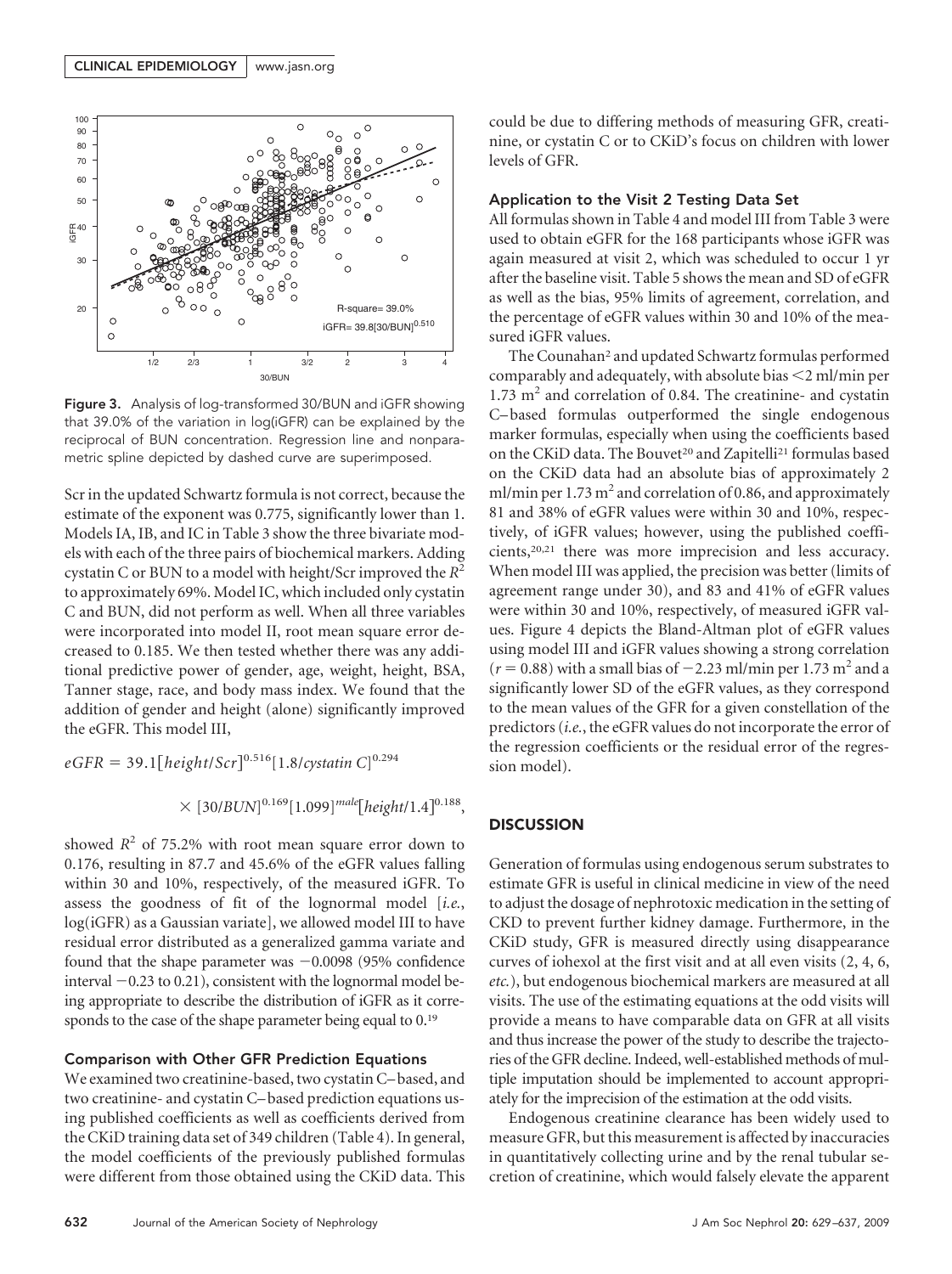|                  |                |                   |                   |                    |                   | eGFR= a [height/Scr]° [1.8/Cystatin C]° [30/BUN]ª [e <sup>male</sup> ] [height/1.4]' |             |               |                         |                         |
|------------------|----------------|-------------------|-------------------|--------------------|-------------------|--------------------------------------------------------------------------------------|-------------|---------------|-------------------------|-------------------------|
| Model            | ā              | ع                 |                   |                    | ¢                 |                                                                                      |             |               | % of eGFR<br>within 30% | % of eGFR<br>within 10% |
|                  |                |                   |                   |                    |                   |                                                                                      | <b>RMSE</b> | (%)           | of iGFR                 | of iGFR                 |
| Vone             | $41.0 \pm 0.8$ |                   |                   |                    |                   |                                                                                      | 0.351       | $\frac{0}{0}$ | 52.2                    | 20.3                    |
| Jpdated Schwartz | $41.3 \pm 0.5$ |                   |                   |                    |                   |                                                                                      | 0.223       | 59.6          | 79.4                    | 37.0                    |
|                  | $41.6 \pm 0.4$ | $0.599 \pm 0.038$ | $0.317 \pm 0.044$ |                    |                   |                                                                                      | 0.194       | 69.4          | 84.0                    | 38.4                    |
|                  | $40.7 \pm 0.4$ | $0.640 \pm 0.035$ |                   | $= 0.030$<br>0.202 |                   |                                                                                      | 0.196       | 69.1          | 83.7                    | 38.4                    |
|                  | $40.9 \pm 0.5$ |                   | $0.569 \pm 0.045$ | $= 0.032$<br>0.313 |                   |                                                                                      | 0.226       | 58.6          | 78.2                    | 35.0                    |
|                  | 41.1 $\pm$ 0.4 | $0.510 \pm 0.039$ | $0.272 \pm 0.043$ | $0.171 \pm 0.029$  |                   |                                                                                      | 0.185       | 723           | 86.3                    | 38.7                    |
|                  | $39.1 \pm 0.6$ | $0.516 \pm 0.037$ | $0.294 \pm 0.041$ | $0.169 \pm 0.027$  | $1.099 \pm 0.021$ | $0.188 \pm 0.048$                                                                    | 0.176       | 75.2          | 87.7                    | 45.6                    |

GFR.22,23 Moreover, there are methodologic interferences in the measurement of the true concentration of creatinine, 6,23,24 and there is a lack of availability of pediatric creatinine serum standards referenced to an isotope dilution mass spectrometry method.25 In the CKiD study, the largest prospective cohort study of CKD in children in North America, we have generated a new eGFR formula, based on an enzymatic creatinine method. The most widely used estimate of GFR is the original Schwartz formula, which was generated from a highly significant correlation between GFR and k\*height/Scr.1,6 The current analysis of all of the variables in the CKiD population shows that height/Scr still provides the best correlation with iGFR  $(R^2)$  $= 65.0\%$ ; see Figure 1), indicating that a parameter of body habitus along with Scr provides a useful measure of kidney function. Whereas the reciprocal of cystatin C showed a somewhat weaker correlation with iGFR  $(R^2 = 47.3\%$ ; see Figure 2), the addition of both cystatin C and BUN to the height/Scr equation (model II) substantially improved the eGFR (Table 3). When all three variables were incorporated into a genderbased equation with an added coefficient for height alone (model III), there was further improvement in root mean square error  $(0.176)$  and  $R^2$  (75.2%), and 88 and 46% of the estimates fell within 30 and 10%, respectively, of iGFR values, which is quite comparable to the best equations developed for adults; however, previous studies showed that the adult GFR estimating formulas derived from Cockcroft-Gault and the Modification of Diet in Renal Disease (MDRD) are not useful for children.26

Two recent studies estimated GFR in children with higher GFR using equations including both Scr and cystatin C.<sup>20,21</sup> We subjected the CKiD data to the models reported by Bouvet *et al.*<sup>20</sup> and Zappitelli *et al.*<sup>21</sup> Whereas these equations with their published coefficients did not perform optimally in our test data set, after correction of their coefficients to the CKiD data, their precision and accuracy were only slightly lower than our model III formula (Table 5).We cannot explain why their original equations did not perform well in our test data set, but differences in GFR level and methods of measuring GFR, cystatin C, and creatinine probably necessitated correcting their coefficients to the CKiD data to optimize performance.

The formulas proposed here to estimate GFR using easily obtained biochemical markers have been developed in a group of children with mild to moderate CKD. A number of limitations preclude rapid generalization of this formula to the general pediatric population for estimation of GFR. Our population with moderate CKD has a median height percentile of 22.8%. Although we collected no direct measures of muscle mass in the CKiD study, we have evidence of delayed puberty compared with normal children. The relationship between eGFR and the biochemical markers may be different in this population than in a population with more normal kidney function and without poor skeletal growth.

Similarly, although we did not observe in our population a change in formula with puberty, other populations with more normal body habitus should be examined to evaluate eGFR coef-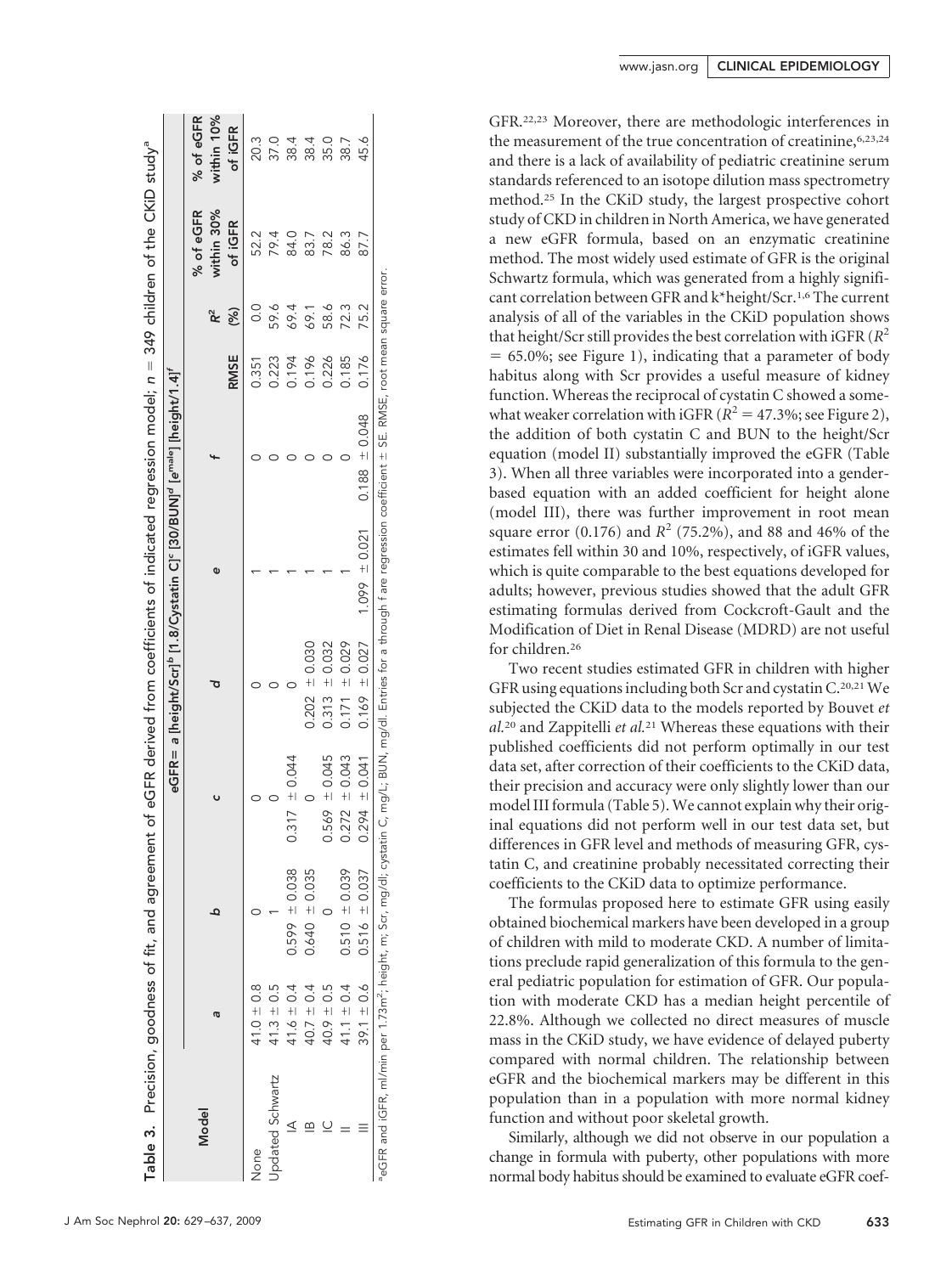| Model                                 | Data<br>Source | N   | Ageb                       | Agent         | GFR <sup>b</sup>      | <b>Equation for eGFR</b>                                                                                                  |
|---------------------------------------|----------------|-----|----------------------------|---------------|-----------------------|---------------------------------------------------------------------------------------------------------------------------|
| Scr-based formulas                    |                |     |                            |               |                       |                                                                                                                           |
| Counahan et al. <sup>2</sup>          | Original       | 108 | $0.2$ to 14<br>$(n = 103)$ | $51$ Cr-EDTA  | 4 to 200              | 43.00[height/Scr]                                                                                                         |
|                                       | <b>CKiD</b>    | 349 | 1.2 to 17.1                | Iohexol       | 16 to 93              | 41.30[height/Scr]                                                                                                         |
| Leger et $al.^{35}$                   | Original       | 97  | 0.8 to 21                  | $51$ Cr-EDTA  | 97 (31 to 200)        | $0.641$ [weight/Scr] + 16.063[height <sup>2</sup> /Scr]                                                                   |
|                                       | <b>CKiD</b>    | 349 | 1.2 to 17.1                | Iohexol       | 44 (16 to 93)         | $0.542$ [weight/Scr] + 9.948[height <sup>2</sup> /Scr]                                                                    |
| Cystatin C-based<br>formulas          |                |     |                            |               |                       |                                                                                                                           |
| Filler et al. <sup>36</sup>           | Original       | 536 | $11.2 \pm 4.5$             | $99m$ Tc-DTPA | $103 \pm 41$          | 91.62[1/CysC] <sup>1.123</sup>                                                                                            |
|                                       | <b>CKiD</b>    | 349 | $10.6 \pm 4.2$             | Iohexol       | $44 \pm 15$           | 66.22 [1/ CysC ] <sup>0.777</sup>                                                                                         |
| Grubb et al. <sup>27</sup>            | Original       | 536 | $<$ 18 (n = 85)            | Iohexol       | 113, 99, $63^{\circ}$ | 84.69 $[1/C$ ysC $]^{1.680}$ $[1.384^{1(\text{age} < 14)}]$                                                               |
|                                       | <b>CKiD</b>    | 349 | $<$ 18                     | Iohexol       | 41, 42, $NAc$         | 68.06 $[1/C$ ysC $]^{0.781}$ $[0.966$ <sup>1(age &lt; 14)</sup> $]$                                                       |
| Scr- and cystatin C-based<br>formulas |                |     |                            |               |                       |                                                                                                                           |
| Bouvet et al. <sup>20</sup>           | Original       | 100 | 1.4 to 22.8                | $51$ Cr-EDTA  | 95 (18 to 200)        | 63.2[1.2/CysC] <sup>0.56</sup> [(96/88.4)/<br>(Scr) <sup>10.35</sup> [weight/45] <sup>0.30</sup> [age/14] <sup>0.40</sup> |
|                                       | <b>CKiD</b>    | 349 | 1.2 to 17.1                | Iohexol       | 44 (16 to 93)         | 46.1[1.2/CysC] <sup>0.33</sup> [(96/88.4)/<br>(Scr)] <sup>0.55</sup> [weight/45] <sup>0.77</sup> [age/14] <sup>0.17</sup> |
| Zappitelli et al. <sup>21</sup>       | Original       | 103 | $12.7 \pm 4.7$             | Iothalamate   | $74 \pm 36$           | 43.82[1/CysC] <sup>0.635</sup> [1/Scr] <sup>0.547</sup> [1.35height]                                                      |
|                                       | <b>CKiD</b>    | 349 | $10.6 \pm 4.2$             | lohexol       | $44 \pm 15$           | 25.38[1/CysC] <sup>0.331</sup> [1/Scr] <sup>0.602</sup> [1.88height]                                                      |

Table 4. Comparison of GFR prediction equations using published coefficients and coefficients derived from training data set of 349 children of the CKiD study<sup>a</sup>

ªGFR, ml/min per 1.73 m<sup>2</sup>; eGFR, ml/min per 1.73 m<sup>2</sup>, except Leger's and Bouvet's in ml/min; height, m; Scr, mg/dl; CysC, cystatin C, mg/L; weight, kg. b Descriptive statistics (*e.g.*, range, mean SD) for CKiD sample are those reported in the original publications.  $\textdegree$ Medians for age <14, 14 to <18,  $\geq$ 18 yr.

Table 5. Application of published and CKiD prediction equations to testing data set of 168 children of the CKiD study at first follow-up visit with iGFR 40.47  $\pm$  16.10 ml/min per 1.73 m<sup>2</sup>

| Model                                | Data<br>Source    | $e$ GFR <sup>a</sup> | <b>Bias</b> b | 95% LOA <sup>c</sup> | Correlation | % of eGFR<br>within 30%<br>of iGFR | % of eGFR<br>within 10%<br>of iGFR |
|--------------------------------------|-------------------|----------------------|---------------|----------------------|-------------|------------------------------------|------------------------------------|
| Scr-based formulas                   |                   |                      |               |                      |             |                                    |                                    |
| Counahan et al. <sup>2</sup>         | Original          | $40.32 \pm 17.01$    | $-0.15$       | $-18.5, 18.2$        | 0.84        | 71                                 | 32                                 |
|                                      | CKiD <sup>d</sup> | $38.73 \pm 16.34$    | $-1.75$       | $-19.7, 16.2$        | 0.84        | 73                                 | 26                                 |
| Leger et $al.^{35}$                  | Original          | $54.37 \pm 25.39$    | 13.90         | $-17.7, 45.5$        | 0.79        | 45                                 | 13                                 |
|                                      | <b>CKiD</b>       | $38.95 \pm 18.06$    | $-1.52$       | $-23.3, 20.2$        | 0.79        | 71                                 | 29                                 |
| Cystatin C-based<br>formulas         |                   |                      |               |                      |             |                                    |                                    |
| Filler et al. <sup>36</sup>          | Original          | $42.46 \pm 18.00$    | 1.99          | $-20.6, 24.6$        | 0.78        | 65                                 | 26                                 |
|                                      | <b>CKiD</b>       | $38.18 \pm 11.21$    | $-2.30$       | $-22.5, 17.9$        | 0.77        | 72                                 | 37                                 |
| Grubb et al. <sup>27</sup>           | Original          | $35.45 \pm 22.47$    | $-5.02$       | $-33.0, 22.9$        | 0.78        | 43                                 | 14                                 |
|                                      | <b>CKiD</b>       | $38.28 \pm 11.34$    | $-2.19$       | $-22.6, 18.2$        | 0.76        | 72                                 | 33                                 |
| Scr and cystatin C-based<br>formulas |                   |                      |               |                      |             |                                    |                                    |
| Bouvet et al. <sup>20</sup>          | Original          | $51.50 \pm 18.70$    | 11.03         | $-11.1, 33.1$        | 0.80        | 48                                 | 15                                 |
|                                      | <b>CKiD</b>       | $38.31 \pm 13.26$    | $-2.17$       | $-18.1, 13.8$        | 0.86        | 80                                 | 38                                 |
| Zappitelli et al. <sup>21</sup>      | Original          | $34.86 \pm 15.65$    | $-5.61$       | $-22.3, 11.1$        | 0.86        | 65                                 | 32                                 |
|                                      | <b>CKiD</b>       | $38.27 \pm 13.43$    | $-2.20$       | $-17.8, 13.4$        | 0.87        | 82                                 | 38                                 |
| CKiD equation III <sup>e</sup>       | <b>CKiD</b>       | $38.25 \pm 13.57$    | $-2.23$       | $-17.1, 12.7$        | 0.88        | 83                                 | 41                                 |

<sup>a</sup>eGFR, ml/min per 1.73 m<sup>2</sup>. LOA, limits of agreement.

 $b$ Bias = average of 168 (eGFR – iGFR) values, in ml/min per 1.73 m<sup>2</sup>.

 $-c95\%$  LOA = bias  $\pm$  1.96  $\times$  SD of (eGFR - iGFR).

<sup>e</sup>Equation III from Table 3: 39.1[ht/Scr]<sup>0.516</sup>[1.8/CysC]<sup>0.294</sup>[30/BUN]<sup>0.169</sup>[1.099<sup>male</sup>][ht/1.4]<sup>0.188</sup>.

ficients for adolescents. In our CKiD population, only 21% of the children were at Tanner stage IV or V, indicating that there was a very small proportion of fully developed adolescents in the study group. Examination of the estimating formulas in the children with Tanner stages IV through V failed to show substantial differences from the rest of the population (data not shown).

dUpdated Schwartz from Table 3.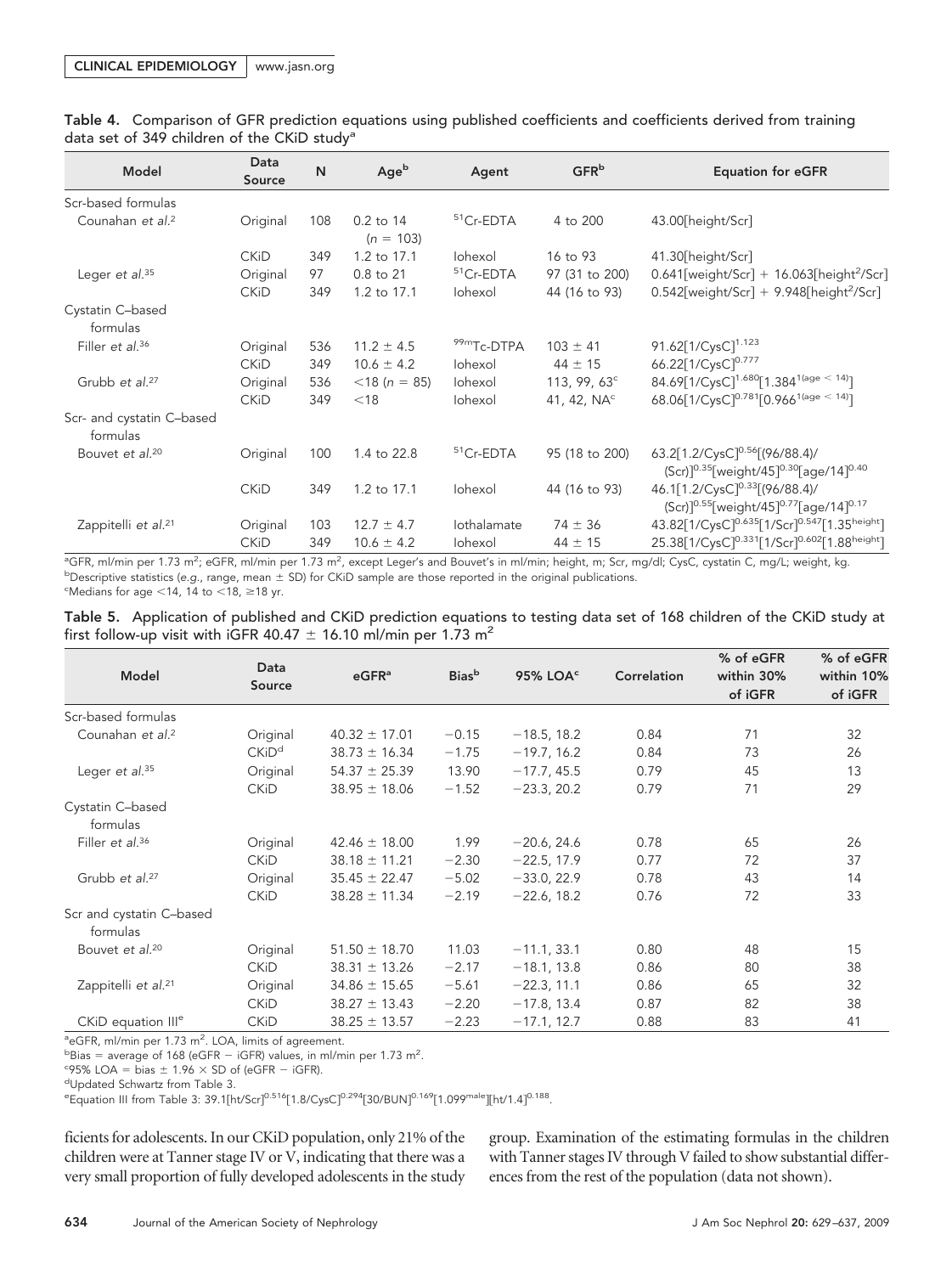

Figure 4. Bland-Altman plot of observed iGFR and model III eGFR in a testing data set of 168 individuals in the CKiD study.

In addition, the method of cystatin C measurement in our study, using the Dako kit, may differ from the Siemens Dade-Behring determination, which has been reported as perhaps the most precise measurement of cystatin C available. The cystatin C– based estimate formula from Grubb *et al.*<sup>27</sup> used the Dako kit as well, and this formula, regardless of whether adjusted for the CKiD training data set, did not perform well compared with our model III estimating equation.

With regard to other studies recently published using enzymatic creatinine method to estimate GFR *via* k[height/ Scr] and measuring true GFR with a reliable method, k values in children and girls older than 13 were 0.500,<sup>28</sup> 0.430,<sup>29</sup>  $0.470$ ,<sup>30</sup> and  $0.460$ ,<sup>31</sup> compared with the 0.413 determined in this study. Note also that each of these other studies included individuals with normal and near-normal renal function, whereas children in CKiD were selected on the basis of reduced GFR with the mean and median approximating 40 ml/min per 1.73 m<sup>2</sup>.

In sum, we have developed new formulas to estimate GFR in children with CKD. Precision and accuracy have been optimized by including in the equation endogenous Scr and cystatin C plus BUN, which explained 75.2% of the variability of iGFR, such that 87.7 and 45.5% of all eGFR values were within 30 and 10%, respectively, of simultaneously measured iGFR values. Such formulas performed well in a test group of individuals who had a second iGFR measurement. For the clinician who provides the height of the child, our equations can estimate GFR from the standard chemistry panel, similar to what is provided for adults using the MDRD equation at most clinical chemistry laboratories. We believe that these formulas are useful in the range of GFR from 15 to 75 ml/min per 1.73 m<sup>2</sup>, but they have not been tested to estimate GFR in children with higher kidney function. Further study of children and adolescents with more normal kidney function will enhance the use of the formulas for use with most children and particularly those with mild CKD.

## CONCISE METHODS

#### Study Participants

The CKiD study was approved by research review boards at all participating sites in the United States and Canada. Eligible individuals were 1 to 16 yr of age with mild to moderate CKD, based on GFR estimates by the Schwartz formula1,6,32 in the range of 30 to 90 ml/min per 1.73  $m<sup>2</sup>$  at each local site. At the study visit, demographics, height, weight, and vital signs were determined. BSA was determined using the formula of Haycock *et al.*<sup>33</sup>

An intravenous line or butterfly needle was used to administer 5 ml of iohexol and was removed after the injection. A second intravenous line was saline-locked and used for obtaining blood samples. Of the 503 children with an initial study visit before February 2008, 349 (69%) had a successful iGFR determined from four time points (10, 30, 120, and 300 min after infusion of iohexol) and complete data available on height, Scr, BUN, and cystatin C. Baseline sera and the serum separator tubes were shipped at room temperature to the Central Biochemistry Laboratory based in Rochester, NY, and sera for cystatin C were batched and sent quarterly to the nephrology laboratory at Children's Mercy Hospital.

#### Studies and Assays

Before study blood was obtained for Scr, BUN, and cystatin C determinations, an aliquot was also obtained for HPLC determination of an iohexol blank. Scr (enzymatic) and BUN were analyzed centrally at the CKiD's laboratory at the University of Rochester (G.J.S.) on an Advia 2400 (Siemens Diagnostics, Tarrytown, NY); cystatin C was measured centrally at the Children's Mercy Hospital in Kansas (S. Hellerstein) by a turbidimetric assay (Cystatin C Kit K0071; DAKO SD, Copenhagen, Demark). In a separate study, we showed that the Siemens Bayer Advia creatinine measurement closely agreed with an HPLC method traceable to reference isotope dilution mass spectroscopy developed by the National Institute of Standards and Technology.34The method of GFR determination using the plasma disappearance of iohexol in a two-compartment system has been previously reported.11 Iohexol (Omnipaque) was provided by GE Healthcare, Amersham Division (Princeton, NJ). No serious adverse events were noted in  $>700$  studies.

#### Statistical Analysis

Nonparametric statistics (*e.g.*, median and interquartile range) were used to describe the demographics of the study population and the components used in the calculation of iGFR. Regression analyses were performed in three stages. The first stage explored the univariate associations between BSA-unadjusted GFR and various markers of body size. It turned out that BSA and weight had the highest *R*<sup>2</sup> values and, more important, that BSA had a regression coefficient not different from 1. Hence, not only does the classical BSA-adjusted GFR provide a calibration to  $1.73 \text{ m}^2$ , but also its logarithm corresponds to the residuals of the regression of log(GFR) on log(BSA). After this stage, we used these residuals (the GFR of individuals of similar body size) as the outcome to determine the multivariate predictability of a number of markers of kidney function (Scr, height/Scr, cystatin C and BUN). In the final stage, we determined whether other variables, in-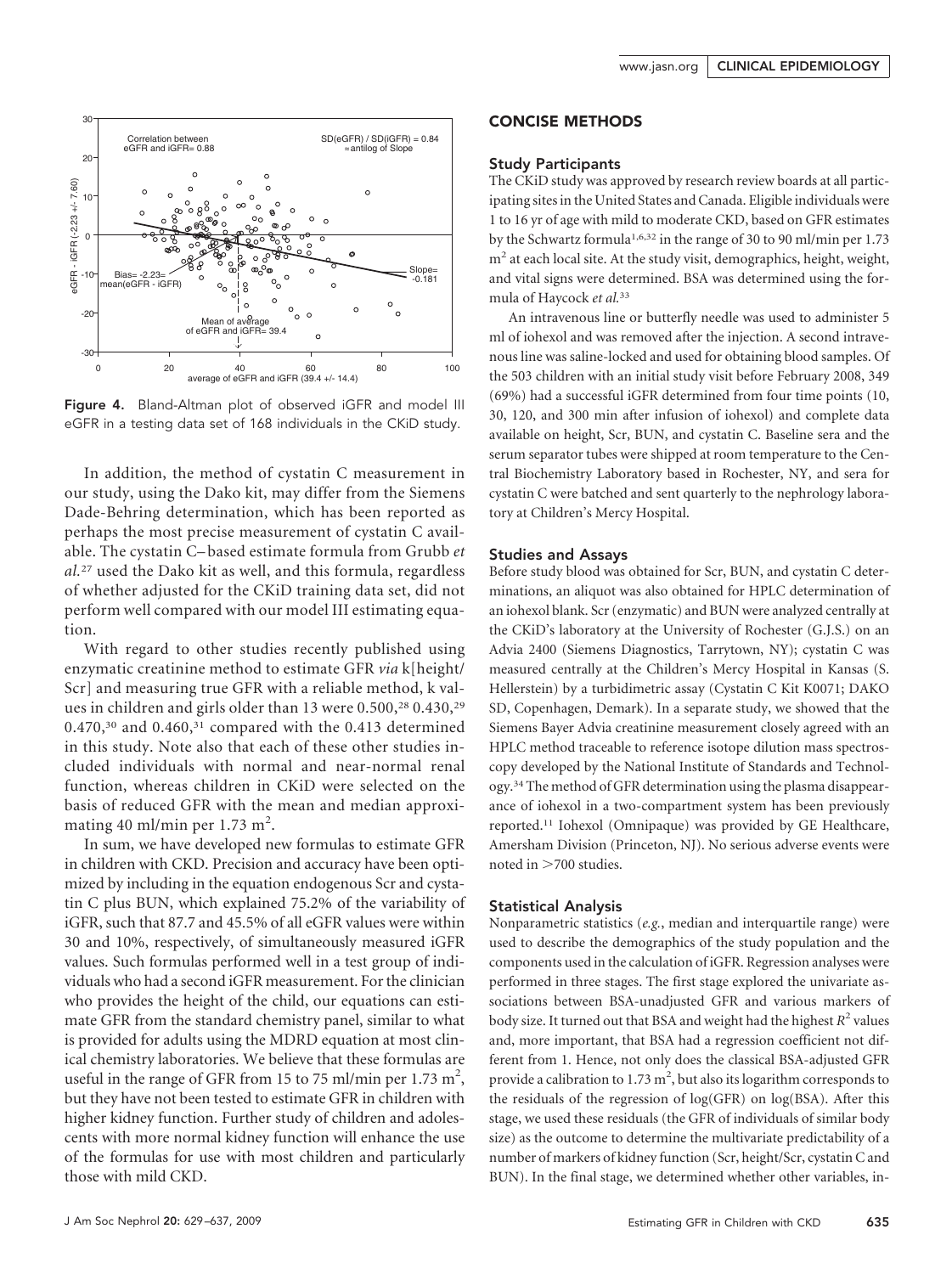#### CLINICAL EPIDEMIOLOGY | www.jasn.org

cluding gender, race, Tanner stage, CKD cause, and body mass index, provided any additional predictive information. We explored potential interactions between variables when there were both significant main effects and biologically plausible interactions; for example, we explored the potential interaction between gender and height/Scr and between pubertal stage and Scr.

We used standard regression techniques for Gaussian data to determine the coefficients of the GFR estimating equations after logarithmic transformation of the continuous variables. All continuous independent variables were centered at the median values when entered into regression models. In this way, the models' intercepts represent the expected value of GFR for the group of individuals with the constellation of predictors at the centering values (see the Results section).

The general regression model was of the form

$$
log(iGFR[ml/minper1.73m^2]) = log(a) + blog(X) + cZ + \varepsilon,
$$

where X is a constellation of continuous predictors examined in stage 2 of analyses (*e.g.*, height[m]/Scr[mg/dl], 1.8/cystatin C[mg/L], height[m]/1.4), Z is a constellation of categorical variables (*e.g.*, gender, race) examined in stage 3 of analyses, and  $\varepsilon$  follows a normal distribution with mean 0 and variance  $\sigma^2$  (where  $\sigma^2$  corresponds to the expected value of the mean square error); therefore, *a* represents the expected value of iGFR for the group whose values of the continuous predictors are at the median values of the study population (*e.g.*, height $[m]/\text{Scr}[mg/d]] = 1$ , cystatin C $[mg/L] = 1.8$ , height $[m] = 1.4$ ) and whose categorical variables are at the reference categories (*e.g.*, female).

The eGFR,

$$
eGFR = a[X]^b[exp(c)]^{Z^-},
$$

was obtained by using the expected values of the regression coefficients (a, b, and c) along with specific values of the independent variables (X and Z) for each individual. To assess the properties of the estimating equations, we calculated (*1*) the root mean square error, which measures the unexplained variability of  $iGFR$ ; (2) the  $R<sup>2</sup>$ , which measures the percentage of the variability in iGFR explained by the predictors; (*3*) the correlation between the observed iGFR and eGFR; and (*4*) the percentage of eGFR values that were within 30 and 10% of the corresponding iGFR values calculated on the training sample (*i.e.*, the one used to develop the equations) and on a testing sample composed of the 168 participants whose iGFR was measured 1 yr after the baseline visit. In addition, we tested the appropriateness of the Gaussian distribution for log(iGFR) against the rich family provided by members of the generalized gamma distribution.19

#### Comparison with Published Estimating Equations

We compared the estimating equations generated using the CKiD data with published Scr-based estimating equations by Counahan *et* al.<sup>2</sup> and Leger et al.,<sup>35</sup> with cystatin C-based equations by Filler et al.<sup>36</sup> and Grubb *et al.*, <sup>27</sup> and with Scr- and cystatin C– based equations by Bouvet *et al.*<sup>20</sup> and Zapitelli *et al.*<sup>21</sup> using the originally published formulas and then by modifying the constants and coefficients in the published formulas after fitting them to the CKiD data. Applying each of these equations to the test group of 168 children, we determined the amount of bias from measured iGFR, 95% limits of agreement, correlation, and the percentage of estimates within 30 and 10% of measured iGFR.

#### ACKNOWLEDGMENTS

Data in this article were collected by the CKiD study with clinical coordinating centers (principal investigators) at Children's Mercy Hospital and the University of Missouri–Kansas City (Bradley Warady, MD) and Johns Hopkins School of Medicine (Susan Furth, MD, PhD), and data coordinating center at the Johns Hopkins Bloomberg School of Public Health (Alvaro Muñoz, PhD) with the Central Biochemistry Laboratory at the University of Rochester (George J. Schwartz, MD). The CKiD is funded by the National Institute of Diabetes and Digestive and Kidney Diseases, with additional funding from the National Institute of Neurologic Disorders and Stroke, the National Institute of Child Health and Human Development, and the National Heart, Lung, and Blood Institute (UO1-DK-66143, UO1-DK-66174, and UO1-DK-66116). The CKID web site is located at http://www.statepi.jhsph.edu/ckid.

We are grateful to GE Healthcare, Amersham Division, for providing the CKiD study with iohexol (Omnipaque) for the GFR measurements. We are indebted to Paula Maier for coordinating the central laboratory and tracking the blood samples and to Brian Erway and Dr. Tai Kwong for skillfully developing and maintaining the iohexol HPLC assay at the University of Rochester Medical Center.

#### **DISCLOSURES**

None.

## **REFERENCES**

- 1. Schwartz GJ, Haycock GB, Edelmann CM Jr, Spitzer A: A simple estimate of glomerular filtration rate in children derived from body length and plasma creatinine. *Pediatrics* 58: 259 –263, 1976
- 2. Counahan R, Chantler C, Ghazali S, Kirkwood B, Rose F, Barratt TM: Estimation of glomerular filtration rate from plasma creatinine concentration in children. *Arch Intern Med* 51: 875– 878, 1976
- 3. Ylinen EA, Ala-Houhala M, Harmoinen APT, Knip M: Cystatin C as a marker for glomerular filtration rate in pediatric patients. *Pediatr Nephrol* 13: 506 –509, 1999
- 4. Ambrose RT, Ketchum DF, Smith JW: Creatinine determined by "high-performance" liquid chromatography. *Clin Chem* 29: 256 –259, 1983
- 5. Filler G, Priem F, Lepage N, Sinha P, Vollmer I, Clark H, Keely E, Matzinger M, Akbari A, Althaus H, Jung K:  $\beta$ -Trace protein, cystatin C,  $\beta$ 2-microglobulin, and creatinine compared for detecting impaired glomerular filtration rates in children. *Clin Chem* 48: 729 –736, 2002
- 6. Schwartz GJ, Brion LP, Spitzer A: The use of plasma creatinine concentration for estimating glomerular filtration rate in infants, children, and adolescents. *Pediatr Clin North Am* 34: 571–590, 1987
- 7. Back SE, Krutzen E, Nilsson-Ehle P: Contrast media as markers for glomerular filtration: A pharmacokinetic comparison of four agents. *Scand J Clin Lab Invest* 48: 247–253, 1988